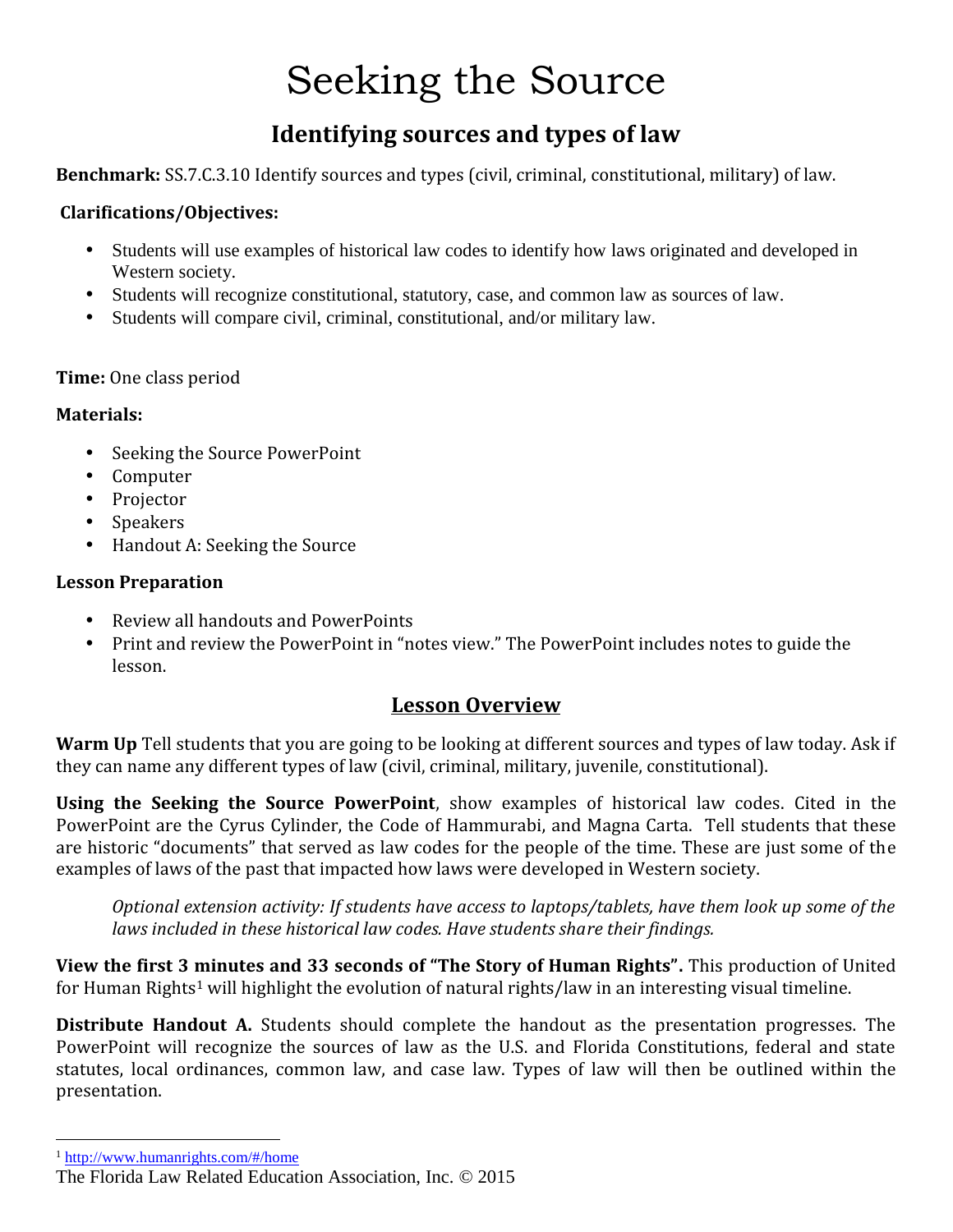**Reports on Courts activity:** Students will use their knowledge of the types of law to identify which type of law is being addressed in the news article provided on the PowerPoint slide. Students can work individually or in small groups to identify each type of law in the PowerPoint. This can be done by having students raise their hands, write on white boards, or create signs on paper for each type of law (civil, criminal, constitutional, military, and juvenile). Highlight key words that would help them identify the correct type of court. As an optional extension, also have students identify if the case is taking place in state or federal courts. Highlight key words that would help them identify the correct court.

**Check for Understanding** The final slide will include a question from the End of Course Exam Item Specifications book. Have the students independently write down their answer and ask students to explain how they made their decision.